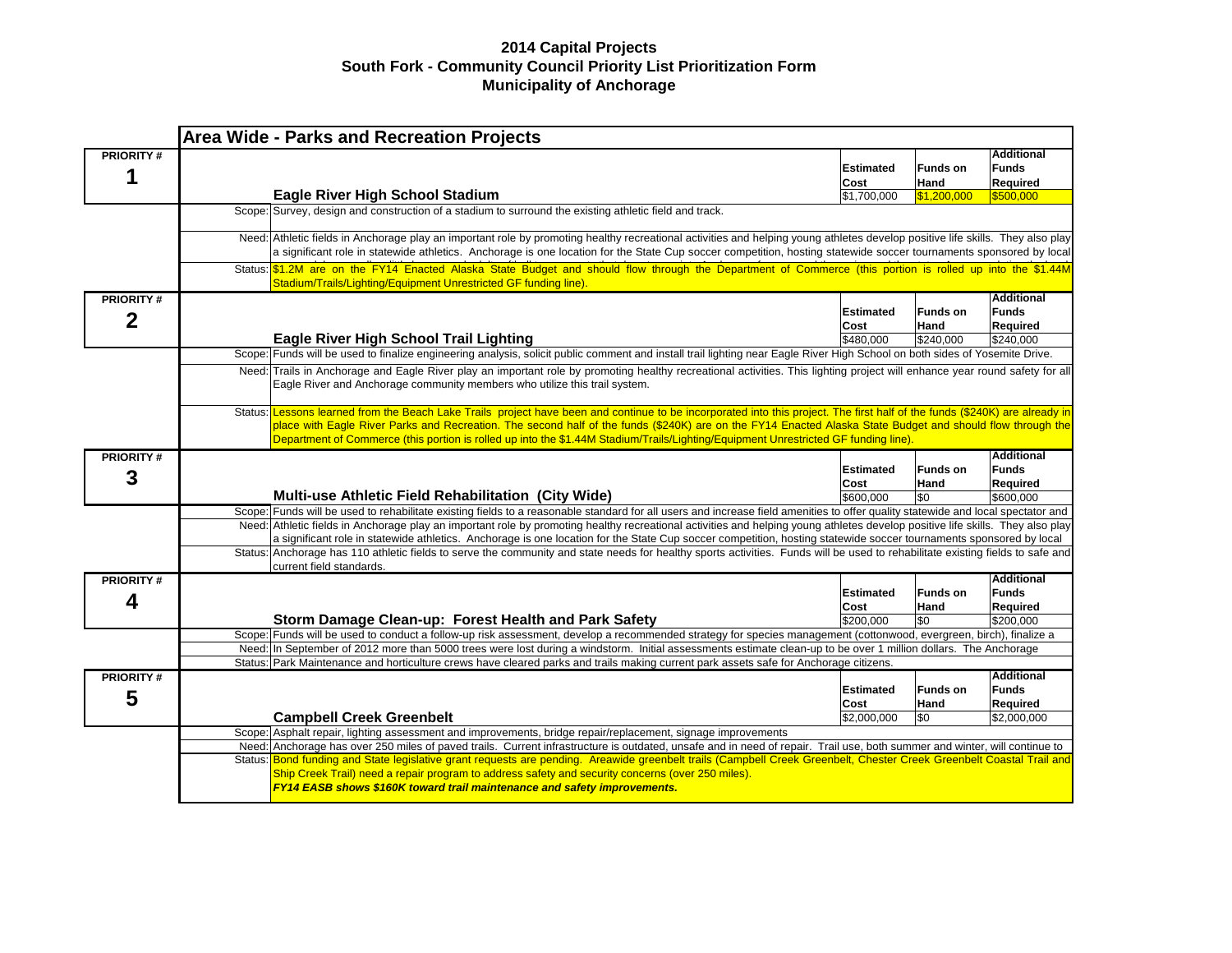|                  | <b>Project Management and Engineering Projects</b>                                                                                                                                                                                                                            |                                                                                                                                                                         |                  |                                               |  |  |  |
|------------------|-------------------------------------------------------------------------------------------------------------------------------------------------------------------------------------------------------------------------------------------------------------------------------|-------------------------------------------------------------------------------------------------------------------------------------------------------------------------|------------------|-----------------------------------------------|--|--|--|
| <b>PRIORITY#</b> |                                                                                                                                                                                                                                                                               | <b>Estimated</b><br>Cost                                                                                                                                                | Funds on<br>Hand | <b>Additional</b><br><b>Funds</b><br>Required |  |  |  |
|                  | Yosemite Dr Area Drainage                                                                                                                                                                                                                                                     | \$5,975,000                                                                                                                                                             | \$660.493        | \$5,314,507                                   |  |  |  |
|                  | Scope: The study phase will analyze drainage patterns, infrastructure needs, construction options, and project costs in an area east of the Glenn Highway, north of                                                                                                           |                                                                                                                                                                         |                  |                                               |  |  |  |
|                  | Need: A study is needed to identify areawide solutions.                                                                                                                                                                                                                       |                                                                                                                                                                         |                  |                                               |  |  |  |
|                  | Status: Survey and geotechnical work performed this fall. State grant funding is proposed for future design and construction. A contract amendment will be needed once<br>design funding is available.<br>FY14 EASB allocates \$1.9M for "Design Upgrades to Yosemite Drive." |                                                                                                                                                                         |                  |                                               |  |  |  |
| <b>PRIORITY#</b> |                                                                                                                                                                                                                                                                               |                                                                                                                                                                         |                  | <b>Additional</b>                             |  |  |  |
| 2                |                                                                                                                                                                                                                                                                               | <b>Estimated</b>                                                                                                                                                        | Funds on         | <b>Funds</b>                                  |  |  |  |
|                  |                                                                                                                                                                                                                                                                               | Cost                                                                                                                                                                    | Hand             | Required                                      |  |  |  |
|                  | <b>Yosemite Dr Trail Overpass</b>                                                                                                                                                                                                                                             | \$900,000                                                                                                                                                               | \$0              | \$900,000                                     |  |  |  |
|                  | Scope: This project will construct an overpass over Yosemite Drive to connect the Eagle River High School trails with the trails on the west side.                                                                                                                            |                                                                                                                                                                         |                  |                                               |  |  |  |
|                  | Need: This project is a priority for the South Fork Community Council.                                                                                                                                                                                                        |                                                                                                                                                                         |                  |                                               |  |  |  |
|                  | Status: This project has not started. There is no funding programmed in the current six-year Capital Improvement Program.                                                                                                                                                     |                                                                                                                                                                         |                  |                                               |  |  |  |
| <b>PRIORITY#</b> |                                                                                                                                                                                                                                                                               |                                                                                                                                                                         |                  | <b>Additional</b>                             |  |  |  |
| 3                |                                                                                                                                                                                                                                                                               | <b>Estimated</b>                                                                                                                                                        | <b>Funds on</b>  | <b>Funds</b>                                  |  |  |  |
|                  |                                                                                                                                                                                                                                                                               | Cost                                                                                                                                                                    | <b>Hand</b>      | Required                                      |  |  |  |
|                  | Birchwood-Chugiak-Eagle River Areawide Drainage Plan                                                                                                                                                                                                                          | \$500.000                                                                                                                                                               | \$0              | \$500,000                                     |  |  |  |
|                  | Scope: This project will do a comprehensive study of the storm water drainage in the Chugiak-Eagle River area and make drainage plan recommendations.                                                                                                                         |                                                                                                                                                                         |                  |                                               |  |  |  |
|                  |                                                                                                                                                                                                                                                                               | Need: Development in this region has produced a need for an areawide plan to handle future drainage needs. The last drainage plan was done in 1987. This project is the |                  |                                               |  |  |  |
|                  | top ranked priority for the Birchwood Community Council.                                                                                                                                                                                                                      |                                                                                                                                                                         |                  |                                               |  |  |  |
|                  | Status: No work is underway. State grant funding of \$1.4M is included in the FY14 Enacted Alaska State Budget to cover portions of Eagle River. Estimated cost to cover<br>entire area will be significantly more than \$500K.                                               |                                                                                                                                                                         |                  |                                               |  |  |  |
| <b>PRIORITY#</b> |                                                                                                                                                                                                                                                                               |                                                                                                                                                                         |                  | <b>Additional</b>                             |  |  |  |
| 4                |                                                                                                                                                                                                                                                                               | <b>Estimated</b>                                                                                                                                                        | <b>Funds on</b>  | <b>Funds</b>                                  |  |  |  |
|                  |                                                                                                                                                                                                                                                                               | Cost                                                                                                                                                                    | Hand             | <b>Required</b>                               |  |  |  |
|                  | <b>CBERRRSA Residential Pavement Rehab Senate Districts H &amp; I</b>                                                                                                                                                                                                         | \$2,500,000                                                                                                                                                             | \$2,500,000      | \$0                                           |  |  |  |
|                  | Scope: This project will resurface local roads through reclaiming, overlaying, or rotomilling. Occasional spot dig outs and some curb repair work is also anticipated.                                                                                                        |                                                                                                                                                                         |                  |                                               |  |  |  |
|                  | Need: There were many roads in the district that were rated as Condition E or F in the last GASB survey. Resurfacing will extend the life of the road base. Resurfacing is                                                                                                    |                                                                                                                                                                         |                  |                                               |  |  |  |
|                  | Status: Design and construction funding provided with a 2012 state grant. This work will be managed by CBERRRSA.                                                                                                                                                              |                                                                                                                                                                         |                  |                                               |  |  |  |
| <b>PRIORITY#</b> |                                                                                                                                                                                                                                                                               |                                                                                                                                                                         |                  | <b>Additional</b>                             |  |  |  |
| 5                |                                                                                                                                                                                                                                                                               | <b>Estimated</b>                                                                                                                                                        | <b>Funds on</b>  | <b>Funds</b>                                  |  |  |  |
|                  |                                                                                                                                                                                                                                                                               | Cost                                                                                                                                                                    | Hand             | Required                                      |  |  |  |
|                  | Birchwood/Chugiak/Eagle River Areawide Subsurface Aquifer Study                                                                                                                                                                                                               | \$500,000                                                                                                                                                               | \$0              | \$500,000                                     |  |  |  |
|                  | Scope: This project will do a comprehensive study of the subsurface aquifers in the Birchwood-Chugiak-Eagle River area.                                                                                                                                                       |                                                                                                                                                                         |                  |                                               |  |  |  |
|                  | Need: A majority of the developed properties in Birchwood-Chugiak-Eagle River rely upon on-site water well and septic systems rather than public utilities. Little is known                                                                                                   |                                                                                                                                                                         |                  |                                               |  |  |  |
|                  | of the location of all subsurface aquifers that serve these rural properties. Proper plan                                                                                                                                                                                     |                                                                                                                                                                         |                  |                                               |  |  |  |
|                  | Status: No work is underway. State grant funding is proposed.                                                                                                                                                                                                                 |                                                                                                                                                                         |                  | <b>Additional</b>                             |  |  |  |
| <b>PRIORITY#</b> |                                                                                                                                                                                                                                                                               | <b>Estimated</b>                                                                                                                                                        | <b>Funds on</b>  | <b>Funds</b>                                  |  |  |  |
| 6                |                                                                                                                                                                                                                                                                               | Cost                                                                                                                                                                    | Hand             | Required                                      |  |  |  |
|                  | <b>Eagle River Southfork Confluence Bridge</b>                                                                                                                                                                                                                                | \$0                                                                                                                                                                     | \$150.000        | -\$150.000                                    |  |  |  |
|                  | Scope: Construct a pedestrian bridge.                                                                                                                                                                                                                                         |                                                                                                                                                                         |                  |                                               |  |  |  |
|                  | Need: No pedestrian trail connection across the South Fork of Eagle River exists.                                                                                                                                                                                             |                                                                                                                                                                         |                  |                                               |  |  |  |
|                  | Status: Funding has been provided with a 2007 state grant.                                                                                                                                                                                                                    |                                                                                                                                                                         |                  |                                               |  |  |  |
|                  |                                                                                                                                                                                                                                                                               |                                                                                                                                                                         |                  |                                               |  |  |  |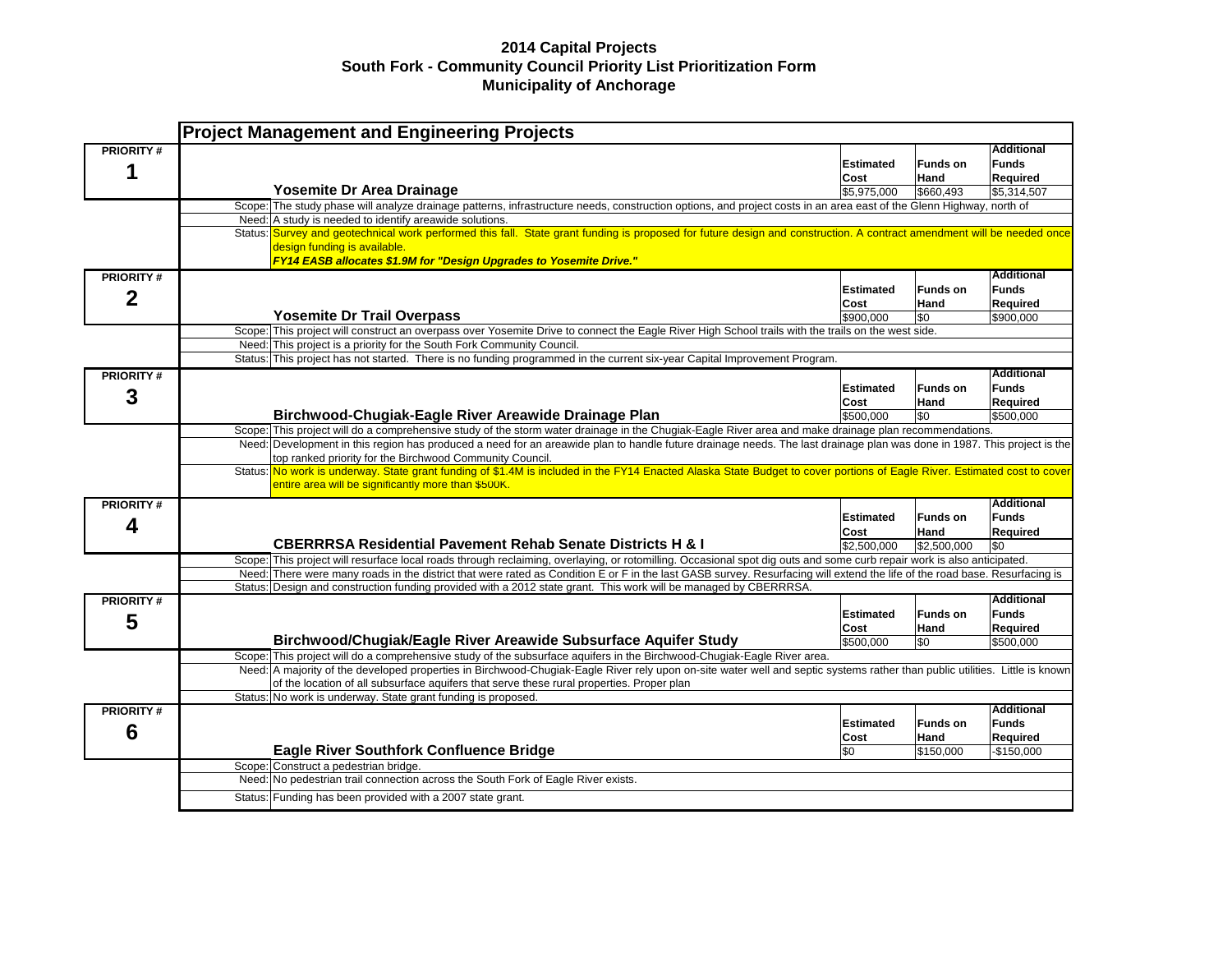|                  | <b>State Road Projects</b>                                                                                                                                                                                                                                                                                    | page 1           |                 |                   |  |  |  |
|------------------|---------------------------------------------------------------------------------------------------------------------------------------------------------------------------------------------------------------------------------------------------------------------------------------------------------------|------------------|-----------------|-------------------|--|--|--|
| <b>PRIORITY#</b> |                                                                                                                                                                                                                                                                                                               |                  |                 | <b>Additional</b> |  |  |  |
|                  |                                                                                                                                                                                                                                                                                                               | Estimated        | <b>Funds on</b> | Funds             |  |  |  |
|                  |                                                                                                                                                                                                                                                                                                               | Cost             | Hand            | Required          |  |  |  |
|                  | Hiland Rd Overlay - Eagle River Loop Rd to River View Dr                                                                                                                                                                                                                                                      | \$3,600,000      | \$0             | \$3,600,000       |  |  |  |
|                  | Scope: Overlay the existing road surface and restripe.                                                                                                                                                                                                                                                        |                  |                 |                   |  |  |  |
|                  | Need: This road surface is deteriorating to the point that safety and maintenance may be impacted. This project is the number 2 priority of the South Fork Community                                                                                                                                          |                  |                 |                   |  |  |  |
|                  | Status: No work is underway and no funding is proposed in the six-year Capital Improvement Program. The project will remain on the Capital Projects Needs List for future<br>funding consideration.                                                                                                           |                  |                 |                   |  |  |  |
| <b>PRIORITY#</b> |                                                                                                                                                                                                                                                                                                               |                  |                 | <b>Additional</b> |  |  |  |
| $\mathbf 2$      |                                                                                                                                                                                                                                                                                                               | Estimated        | <b>Funds on</b> | <b>Funds</b>      |  |  |  |
|                  |                                                                                                                                                                                                                                                                                                               | Cost             | Hand            | Required          |  |  |  |
|                  | <b>Hiland Rd Safety Study</b>                                                                                                                                                                                                                                                                                 | \$100,000        | \$0             | \$100,000         |  |  |  |
|                  | Scope: This project will construct safety improvements at intersections along Hiland Road. The exact scope will be determined in the design phase with input from<br>residents and the community council. Initial study would focus on a safety improvement roadmap, initial scoping and prioritization list. |                  |                 |                   |  |  |  |
|                  | Need: Safety concerns have been raised including an accident resulting in a fatality in 2012.                                                                                                                                                                                                                 |                  |                 |                   |  |  |  |
|                  | Status: No work is underway or scheduled in the six-year Capital Improvement Program. Funding priorities set by Chugiak, Birchwood, Eagle River Rural Road Service<br>Area Board.                                                                                                                             |                  |                 |                   |  |  |  |
| <b>PRIORITY#</b> |                                                                                                                                                                                                                                                                                                               |                  |                 | <b>Additional</b> |  |  |  |
|                  |                                                                                                                                                                                                                                                                                                               | <b>Estimated</b> | <b>Funds on</b> | Funds             |  |  |  |
| 3                |                                                                                                                                                                                                                                                                                                               | Cost             | Hand            | Required          |  |  |  |
|                  | <b>Eagle River Area Snow Disposal Site</b>                                                                                                                                                                                                                                                                    | \$1,500,000      | \$0             | \$1,500,000       |  |  |  |
|                  | Scope: This project will construct a snow disposal facility serving the Chugiak, Birchwood, Eagle River Rural Road Service Area (CBERRRSA).                                                                                                                                                                   |                  |                 |                   |  |  |  |
|                  | Need: The population growth and corresponding development in the Eagle River valley has produced a need for increased snow storage capacity. Using existing facilities                                                                                                                                        |                  |                 |                   |  |  |  |
|                  | Status: No work is underway, However, a state grant has been requested.                                                                                                                                                                                                                                       |                  |                 | <b>Additional</b> |  |  |  |
| <b>PRIORITY#</b> |                                                                                                                                                                                                                                                                                                               | <b>Estimated</b> | <b>Funds on</b> | <b>Funds</b>      |  |  |  |
| 4                |                                                                                                                                                                                                                                                                                                               | Cost             | Hand            | Required          |  |  |  |
|                  | Glenn Hwy Lane Expansion - Hiland Rd to Artillery Rd                                                                                                                                                                                                                                                          | \$65,000,000     | \$0             | \$65,000,000      |  |  |  |
|                  | Scope: This project would add an additional traffic lane in each direction to the Glenn Highway from Hiland Road to Artillery Road. This would include widening or                                                                                                                                            |                  |                 |                   |  |  |  |
|                  | Need: Traffic volumes have continued to climb on one of the busiest road segments in Alaska. Frequent incidents along the roadway slow traffic to inefficient levels. The                                                                                                                                     |                  |                 |                   |  |  |  |
|                  | Status: No work is currently scheduled in the 6-year Capital Improvement Program. This is a state owned facility and evaluation and funding would be through the State of                                                                                                                                     |                  |                 |                   |  |  |  |
|                  | Alaska.                                                                                                                                                                                                                                                                                                       |                  |                 |                   |  |  |  |
| <b>PRIORITY#</b> |                                                                                                                                                                                                                                                                                                               |                  |                 | <b>Additional</b> |  |  |  |
| 5                |                                                                                                                                                                                                                                                                                                               | <b>Estimated</b> | <b>Funds on</b> | <b>Funds</b>      |  |  |  |
|                  | Glenn Hwy/Hiland Rd Interchange Expansion                                                                                                                                                                                                                                                                     | Cost<br>\$0      | Hand<br>\$0     | Required<br>\$0   |  |  |  |
|                  | Scope: To be determined in the design study.                                                                                                                                                                                                                                                                  |                  |                 |                   |  |  |  |
|                  | Traffic, particularly left-turn movements, has increased to the point that congestion is increasing and safety is a growing concern.<br>Need:                                                                                                                                                                 |                  |                 |                   |  |  |  |
|                  | Status: A state grant was provided for preliminary analysis on the intersection needs. This is a state owned facility and evaluation and funding would be through the State                                                                                                                                   |                  |                 |                   |  |  |  |
|                  | of Alaska. This project is included in the Glenn Hwy Lane Expansion.                                                                                                                                                                                                                                          |                  |                 |                   |  |  |  |
| <b>PRIORITY#</b> |                                                                                                                                                                                                                                                                                                               |                  |                 | <b>Additional</b> |  |  |  |
|                  |                                                                                                                                                                                                                                                                                                               | <b>Estimated</b> | <b>Funds on</b> | <b>Funds</b>      |  |  |  |
| 6                |                                                                                                                                                                                                                                                                                                               | Cost             | Hand            | Required          |  |  |  |
|                  | Eagle River Greenbelt Multi-use Trail - Glenn Hwy to Eagle River Nature Center                                                                                                                                                                                                                                | \$12,000,000     | \$0             | \$12,000,000      |  |  |  |
|                  | Scope: This project will construct a multi-use trail along the Eagle River Road corridor. It is anticipated that the trail will be separated from the roadway for most of its                                                                                                                                 |                  |                 |                   |  |  |  |
|                  | Need: Eagle River Road is a narrow, winding two lane road with no pedestrian facilities. There is a high demand for recreational among non-motorized users along this                                                                                                                                         |                  |                 |                   |  |  |  |
|                  | Status: This project has not started. This route is owned by the State of Alaska. Evaluation and prioritization for future funding will be done by the Alaska DOT&PF.                                                                                                                                         |                  |                 |                   |  |  |  |
|                  | FY14 EASB allocates \$43.5K for "Eagle River Greenbelt Multi-Use Trail Evaluation."                                                                                                                                                                                                                           |                  |                 |                   |  |  |  |